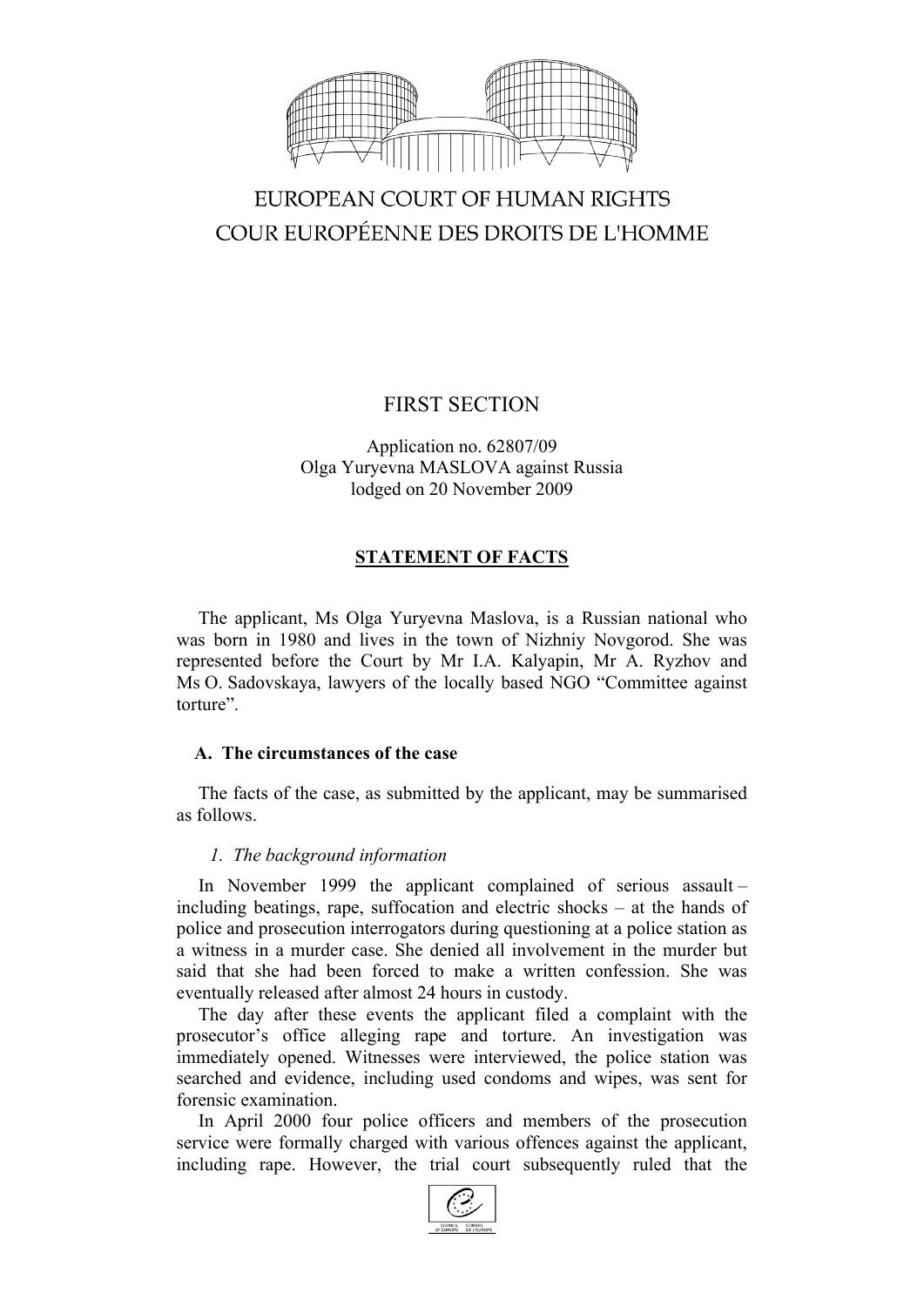investigating authorities had committed serious breaches of procedure during the investigation which had infringed the rights of the accused and rendered most of the evidence in the case inadmissible. The case was remitted for fresh investigation but later discontinued for want of evidence of an offence.

On 10 July 2001 the applicant complained under Articles 3 and 13 of the Convention about these events to the Court. The case of *Maslova and Nalbandov v. Russia*, no. 839/02, was declared partly admissible on 12 December 2006.

On 24 January 2008 the Court adopted a judgment in the case, in which it found that there had been no effective investigation into the applicant's allegations of ill-treatment, in breach of the procedural aspect of Article 3 of the Convention, that there had been a violation of the substantive aspect of that Convention provision and that the respondent Government had acted contrary to their obligations stemming from Article 38  $\S$  1 (a) in that they had failed to submit the necessary documents from the investigation case file.

In so far as the procedural aspect of Article 3 of the Convention is concerned, the Court established that procedural errors committed by the investigation at the initial stages of the proceedings and mainly attributable to manifest incompetence on the part of the prosecuting authorities had led to a stalemate in the proceedings. The case had later been discontinued as it was not possible to remedy the breaches committed by the investigators and the evidence declared inadmissible by the trial court could not be re-used.

As regards the violation of the substantive aspect of Article 3, the Court took note of an impressive and unambiguous body of evidence supporting the applicant's allegations of rape, coercion and ill-treatment by State officials. Regard being had to the lack of explanation from the Government regarding the origin of that evidence, the Court accepted the applicant's account of the events.

The applicant was awarded 70,000 euros in respect of non-pecuniary damage

On 7 July 2008, the Government's request for the case to be referred to the Grand Chamber having been rejected, the judgment became final.

*2. The domestic criminal investigation into the applicant's allegations*

#### **(a) Events prior to the delivery of the Court's judgment**

#### *1. Criminal investigation*

It appears that on 26 November 1999 the applicant applied to the prosecutor's office alleging that she had been tortured and raped. The Nizhniy Novgorod City prosecutor's office (*прокуратура г. Нижний Новгород*) opened a criminal case in this connection and carried out an investigation.

On 25 April 2000 Kh., Zh., S. and M. were charged with commission of crimes punishable under Articles 131, 132 and 286 of the Criminal Code.

On 5 July 2000 the bill of indictment was signed and the case against Kh., Zh., S. and M. was transferred to the Nizhegorodskiy District Court of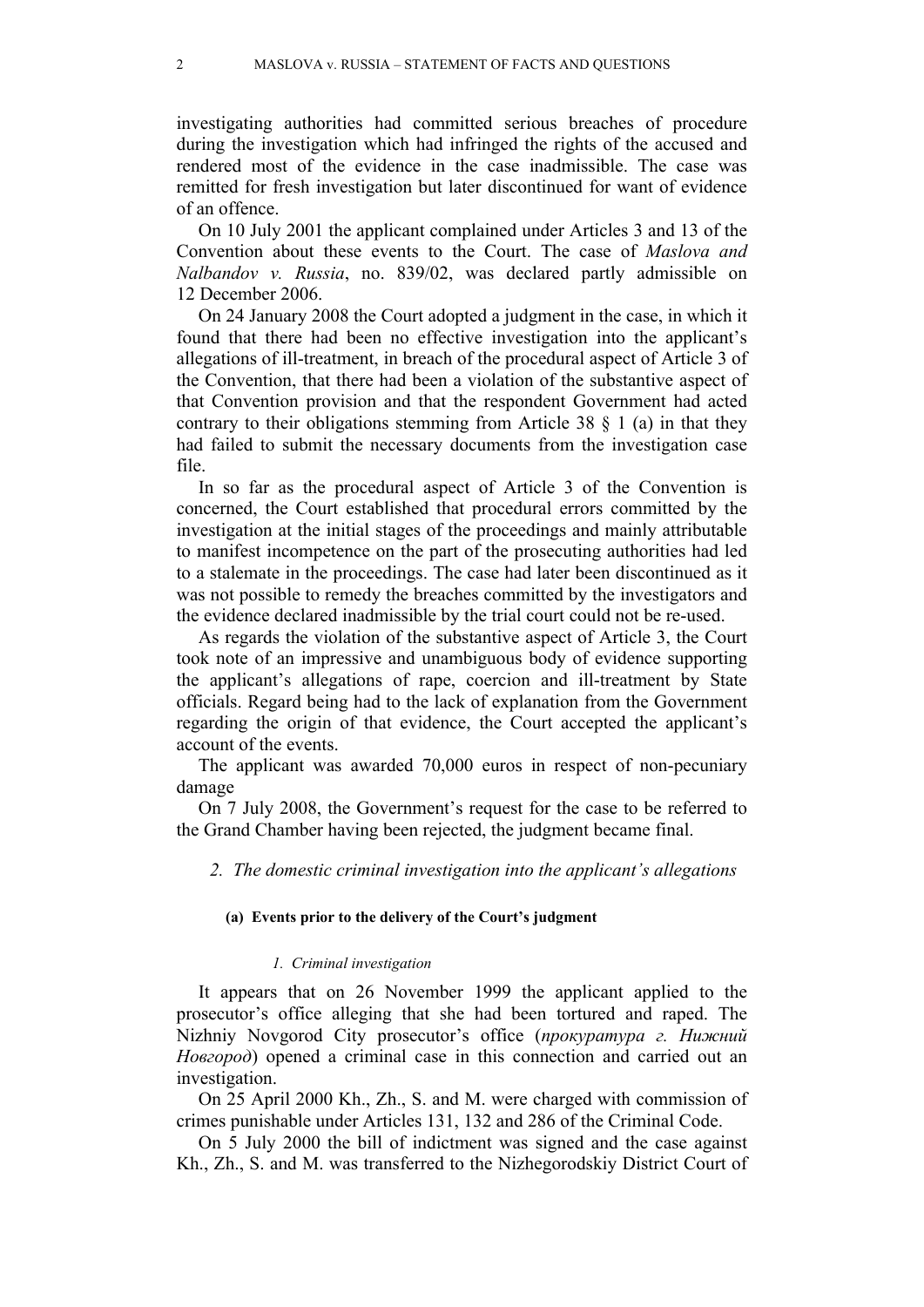the city of Nizhniy Novgorod (*Нижегородский районный суд г. Нижний Новгород –* "the District Court") for trial.

The bill of indictment stated that Kh. was accused of having tortured and raped the applicant, abused the office and discredited the authority. Zh. was charged with having raped and sexually abused the applicant, abused the office and discredited the authority. As to S., he was accused of, among other things, having ill-treated, raped and sexually abused the applicant and abused and discredited the authority. M. was charged with having raped and sexually abused the applicant and abused and discredited the authority. The alleged criminal acts of the accused were characterised under Articles 131-1, 2 (b), 132-1, 2 (b) and 286-3 (a, b), respectively, of the Criminal Code.

It appears that the accused denied their involvement in the crimes in question, kept silent and refused to give urine or sperm for examination.

The findings in the bill of indictment were principally made on the basis of evidence given by the applicant, who had identified the alleged offenders and gave a very detailed account of events.

The bill also referred to the statements of witness B., who heard the screams of Kh. and moans of the applicant and then saw that the applicant was tear-stained and demoralised. B. also cited the statement of Kh. who had allegedly said that the applicant had "cracked" and admitted everything.

There were also statements of witnesses RB, EA and IA, the assistance nurse and the doctor, the parents of the applicant, the mother of the other victim and an employee of the shop who had sold the food and alcohol to the other victims during the events in question.

The other evidence also included the items obtained through searches carried out on the premises of the police station and the prosecutor's office, the applicant's handwritten statement of a self-incriminating character which had been described by an expert as having been written by "a shaking" hand", the medical confirmation of the applicant's attempts to cut her veins, the report of the forensic examinations and other evidence. It appears that several other people who had previously been prosecuted and whose criminal cases had been dealt with by the accused gave evidence confirming that the accused had used torturing devices, such as a gas mask, electric wires and a fettering device.

According to forensic examination no. 650 of 31 December 1999, the clothes that Kh. had worn on 25 November 1999 bore traces of cells of vaginal epithelium of the same antigen group as the applicant's. The investigation also established that Kh. and his spouse had a different antigen group.

During the search carried out at the premises on 27 November 1999 the investigative authority discovered two used condoms, one in the yard of the police station and the other on the cornice under the window of office no. 3 of the prosecutor's office.

It appears that only one of the discovered condoms was suitable for forensic examination. The genomic examination revealed the presence of vaginal cells belonging, with a probability of 99.9999%, to the applicant and spermatozoids and cells of male urethra.

The same search also led to the discovery of two wipes in the yard of the police station bearing traces of sperm.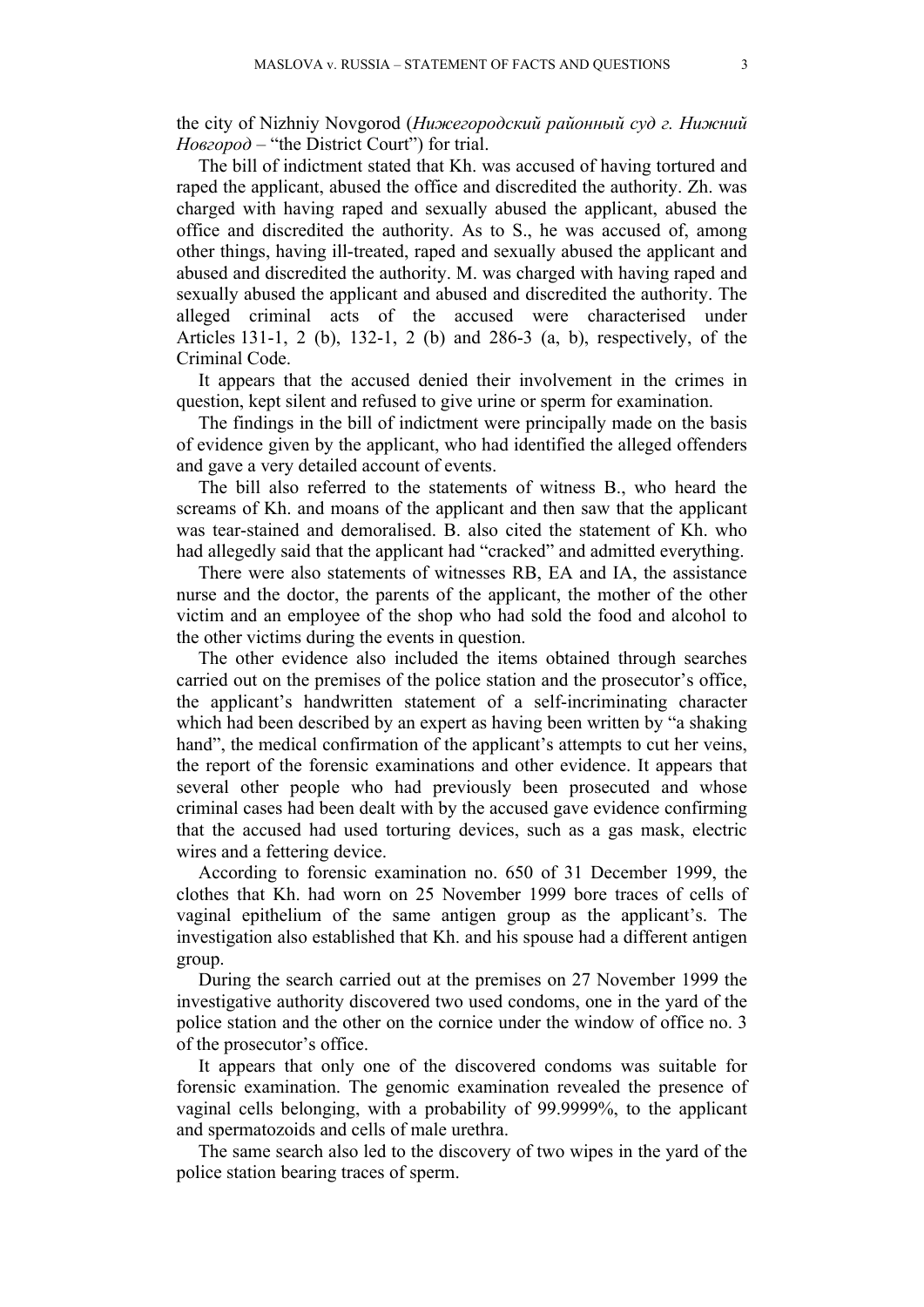Furthermore, the forensic examination established that the applicant's clothes which she had allegedly worn on that day bore traces of sperm.

#### *2. Proceedings at first instance*

During a preliminary examination of the case on 16 August 2000 counsel for the accused pointed to various procedural defects in the investigation and applied to have the case remitted for additional investigation.

On the same day the District Court granted the application and remitted the case for additional investigation.

The court ruled that the investigative authorities had committed serious breaches of domestic procedure during the investigation which had infringed the rights of the accused and rendered most of the evidence in the case inadmissible.

In particular, the decision noted numerous inaccuracies and deficiencies in the handling of the case, including disregard of a special procedure for opening an investigation in respect of prosecution officers and the fact that Kh., Zh., S. and M. had not enjoyed the procedural status of accused persons until 24 April 2000, which meant that almost all investigative actions (searches, interrogations, identification parades, expert examinations, etc.) prior to that date had been carried out in breach of their defence rights and rendered the respective evidence inadmissible.

#### *3. Appeal and supervisory review proceedings*

The decision of the District Court of 16 August 2000 was upheld on the prosecutor's appeal by the Nizhniy Novgorod Regional Court (*Нижегородский Областной Суд* – "the Regional Court") on 13 October 2000.

On an unspecified date in September 2001 the applicant's counsel brought an appeal against the decisions of 16 August and 13 October 2000 to the Presidium of the Regional Court, requesting that they be re-examined by way of supervisory review.

On 1 October 2001 counsel lodged a similar appeal with the Supreme Court of the Russian Federation (*Верховный Суд РФ* – "the Supreme Court").

Having examined the case file, on 6 June 2002 the Presidium of the Regional Court declined the applicants' request for re-examination of the decisions by way of supervisory review.

It appears that a similar decision was taken by the Supreme Court on 21 June 2002.

#### *4. Discontinuation of criminal proceedings*

On 12 January 2001 the Regional Prosecutor's Office (*Нижегородская областная прокуратура*) examined the case, found that the charges were essentially based on the applicant's incoherent and inconclusive submissions, that the evidence in the case taken as a whole was inconsistent, and concluded that no strong evidence against the accused had been collected during the investigation.

It also had regard to the conclusions in the court decisions of 16 August and 13 October 2000 and noted that "the repetitive breaches of law and, in particular, the failure to respect the procedures and rules governing the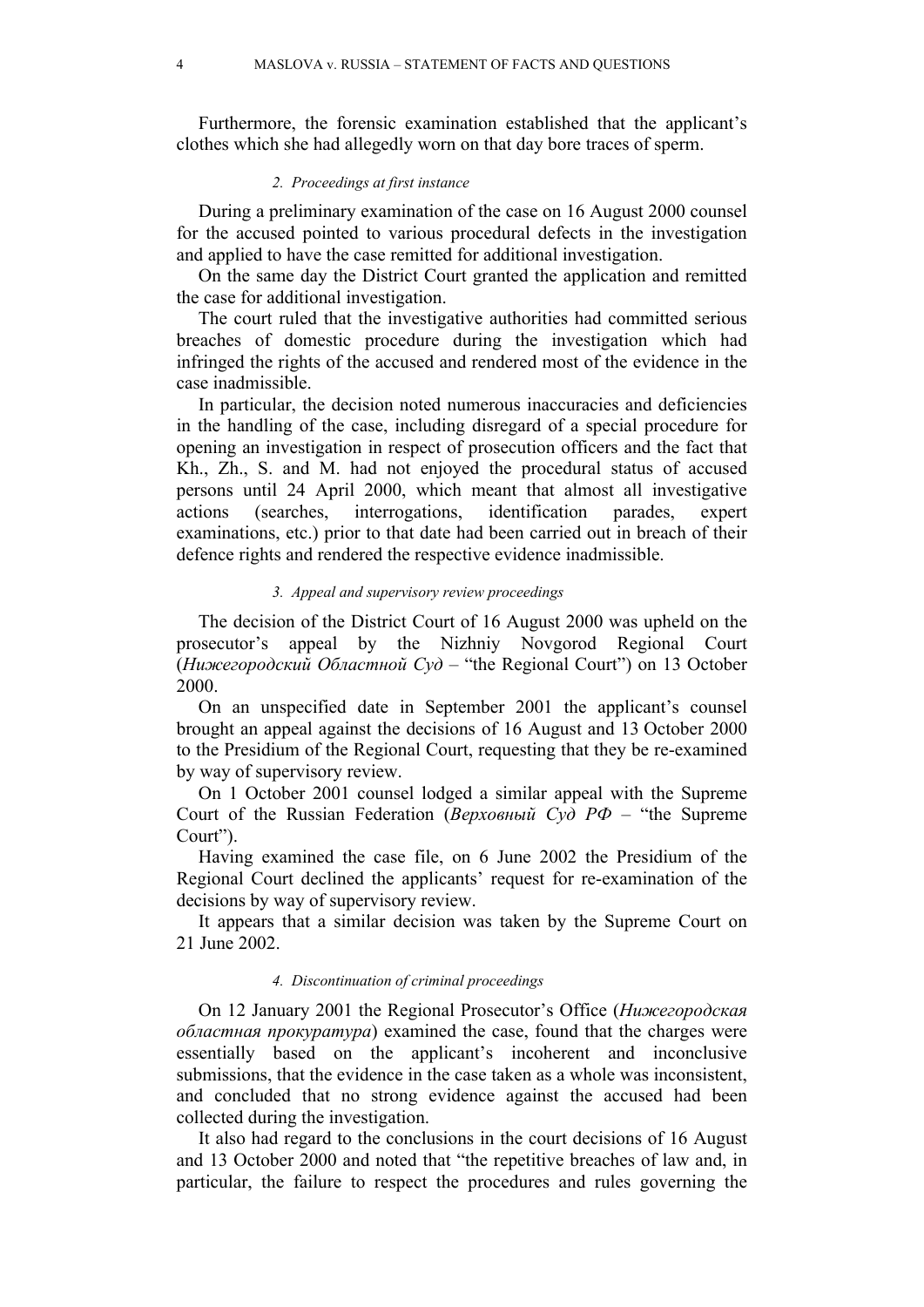institution of criminal cases in respect of special subjects – investigators of the prosecutor's office – created no judicial perspective [for the case] since it appeared impossible to remedy the breaches committed during the investigation". For these reasons it was decided to discontinue the criminal proceedings. The decision stated that the applicant and the accused were to be notified and that the decision could be appealed against to a higher prosecutor's office.

By a letter of 19 June 2001 (No. 15/1-1018-99) the Regional Prosecutor's office responded to the applicant's appeal against the decision of 12 January 2001 fully deferring to its reasons and conclusions. The letter did not mention the possibility of appeal against the decision in a court.

According to the Government, the investigation in this case was repeatedly resumed and discontinued.

On 30 August 2002 the Regional Prosecutor's Office annulled its decision of 12 January 2001 to discontinue the criminal proceedings and submitted the case for additional investigation.

On 16 October 2002 the local prosecution office terminated the investigation in the criminal case, referring to the lack of evidence of any crime and the failure to prove the involvement of the police and prosecution officials.

It appears that this decision was subsequently annulled, but on 24 February 2002 the local prosecutor's office again terminated the proceedings on the ground of lack of evidence of a crime.

On 19 September 2004 the applicant's counsel challenged the decision of 24 February 2002 before the District Court. In a judgment of 28 September 2004 the District Court upheld the decision, fully deferring to its reasons. The judgment was upheld on appeal on 29 October 2004 by the Regional Court.

On 29 April 2005 the Regional Prosecutor's office yet again decided to resume the proceedings in the case.

According to the applicant, on 28 June 2005 the proceedings were yet again closed.

The Government submitted that on 22 August 2005 the proceedings in the case had been resumed.

This decision was appealed against by the accused. On 22 November 2005 the District Court quashed the decision to resume the proceedings as unlawful. The Regional Court upheld the District Court's decision on 30 December 2005. Thereafter the Deputy Prosecutor General lodged a supervisory review request in respect of the decisions of 22 November and 30 December 2005.

On 1 February 2007 the Regional Court, sitting as a supervisory review instance, examined and rejected the prosecutor's request, but noted that the decision of 30 December 2005 had been adopted by an unlawful composition of judges and remitted the case to the Regional Court for a fresh examination on appeal.

#### **(b) Events after the delivery of the Court's judgment**

The Court delivered the judgment in the case of *Maslova and Nalbandov v. Russia*, no. 839/02, on 24 January 2008.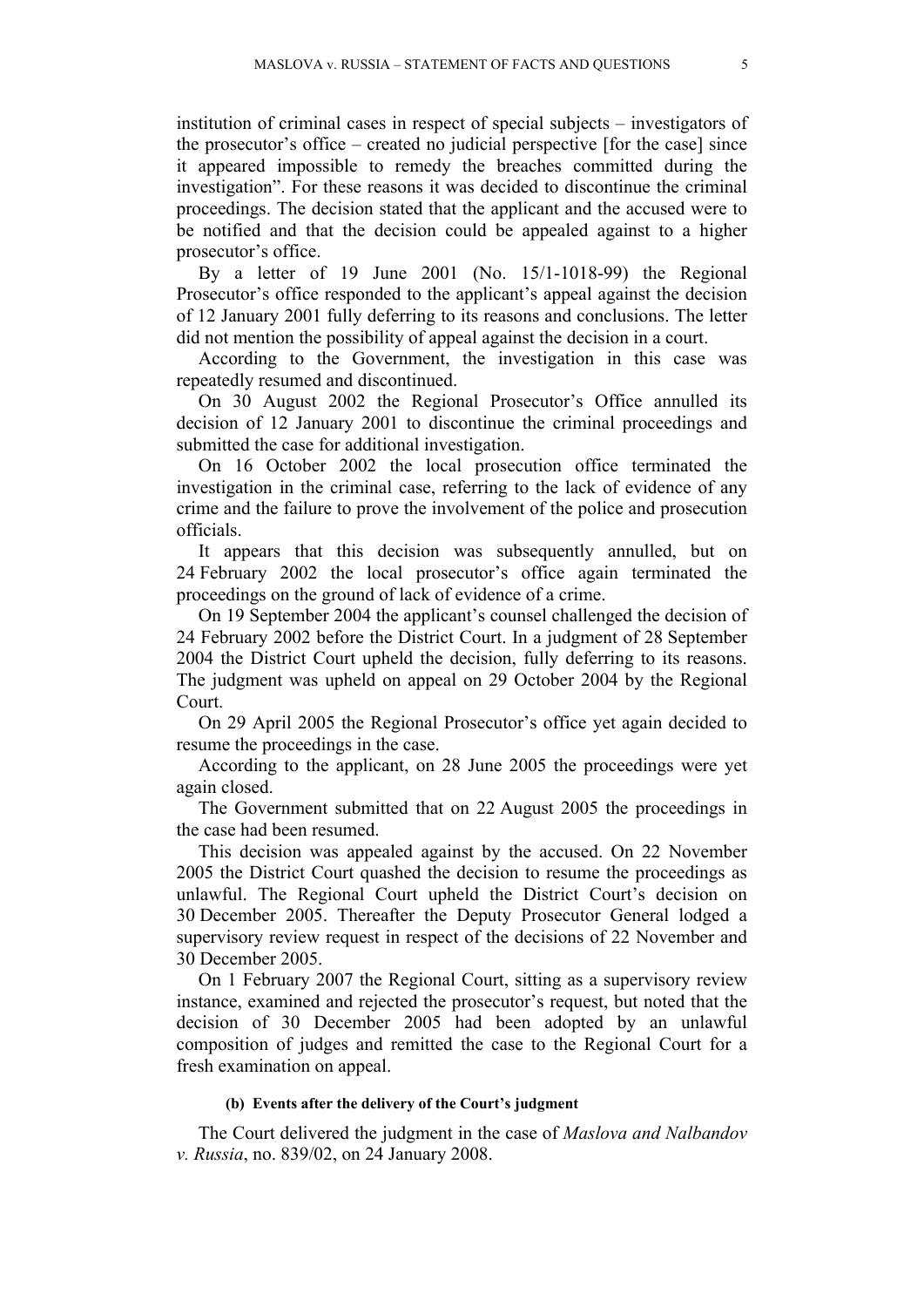On the next day after the delivery of the judgment, the Regional Prosecutor's office held a press-conference related to the findings of the Court. One of its officials, S.P. indicated that "the case still had chances of success in national courts", that the charges brought against four former officers "had not been unsubstantiated" and, more generally, put the blame on the domestic courts.

On 18 March 2008 the Regional Court examined the applicant's appeal against the decision of 22 November 2005 and remitted the case to the District Court for a fresh examination.

On 6 June 2008 the District Court dismissed the appeals of the accused against the decision of 22 August 2005 to resume the proceedings.

According to the applicant, the accused repeatedly failed to appear before the court in an effort to delay the proceedings.

On 7 July 2008 the Court's judgment in the applicant's case became final.

On 2 December 2008 the decision of 6 June 2008 was upheld on appeal by the Regional Court.

It appears that on 4 December 2008 the investigator suspended the proceedings in the case. It was noted that the investigation had made a request to the District Court concerning the charges against the accused and that no response had been received so far.

On 26 May 2009 the accused appealed against the decision of 22 August 2005 yet again.

On 25 June 2009 the District Court dismissed this complaint.

On 25 November 2009 a ten year statutory time-bar for prosecution of the accused has expired and the criminal investigation has been discontinued as time-barred.

#### **B. Relevant domestic law**

Article 131 §§ 1 and 2 (b) of the Criminal Code of the Russian Federation punishes the offence of rape committed by a group, whether or not organised and with or without prior conspiracy, with imprisonment up to fifteen years.

Article 132 §§ 1 and 2 (b) punishes forced sexual acts committed by a group, whether or not organised and with or without prior conspiracy, with up to fifteen years of imprisonment.

Article 286 § 3 (a, b) punishes abuse of office committed with use of force or threat to use force, with or without the use of arms or other special devices with imprisonment up to three years.

Article 78 § 1 sets a ten-year prosecution time-limit in respect of the actions or inactions characterised by the Code as grave crimes.

Under Articles 108 and 125 of the Code of Criminal Procedure, a criminal investigation could be initiated by a prosecution investigator at the request of a private individual or of the investigating authorities' own motion. Article 53 of the Code stated that a person who had suffered damage as a result of a crime was granted the status of victim and could join criminal proceedings as a civil party. During the investigation the victim could submit evidence and lodge applications, and once the investigation was complete the victim had full access to the case file.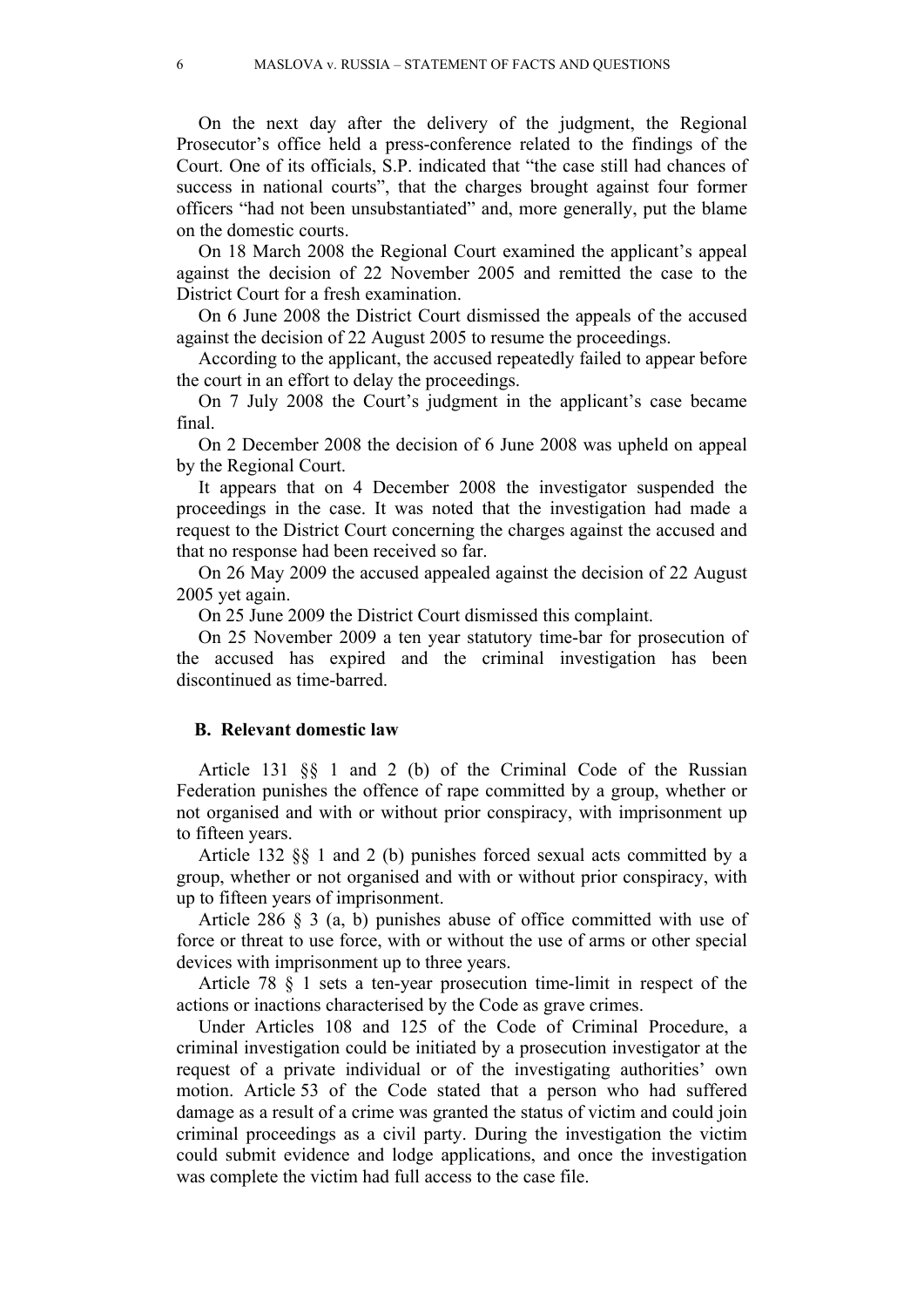Under Articles 210 and 211 of the Code, a prosecutor was responsible for overall supervision of the investigation. In particular, the prosecutor could order a specific investigative measure to be carried out, the transfer of the case from one investigator to another, or the reopening of the proceedings.

Under Article 209 of the Code, the investigator who carried out the investigation could discontinue the case for lack of evidence of a crime. Such a decision was subject to appeal to the senior prosecutors or the court. The court could order the reopening of a criminal investigation if it deemed that the investigation was incomplete.

Article 210 of the Code provided that the case could be reopened by the prosecutor "if there were grounds" to do so. The only exception to this rule was for cases where the time-limit for prosecuting crimes of that kind had expired.

Article 161 of the Code provided that, as a general rule, the information obtained in the course of the investigation was not public. The disclosure of that information might be authorised by the prosecuting authorities if disclosure did not impede the proper conduct of the investigation or go against the rights and legitimate interests of those involved in the proceedings. The information concerning the private life of the parties to the proceedings could not be made public without their consent.

## COMPLAINTS

The applicant complained under Articles 3, 13 and 46 of the Convention that the respondent Government had delayed the investigation in her criminal case against the State officials and had finally discontinued it with reference to the expiry of the statutory time-limits for the prosecution.

### **QUESTIONS**

1. Is the Court, in the present case, competent *ratione materiae* to examine the applicant's complaints relating to the execution of the Court's judgment in the case of *Maslova and Nalbandov v. Russia* (no. 839/02, 24 January 2008) having regard to the measures taken so far by the respondent Government to abide by the above judgment and the principles established by the Court in its case-law?

2. If so, having regard to the procedural protection from inhuman or degrading treatment (see *Labita v. Italy* [GC], no. 26772/95, § 131, ECHR 2000-IV) and the comments made by the prosecution authorities at the press-conference dated 25 January 2008 about the domestic prospects of the investigation, was such investigation between 2007 and 2009 in compliance with Article 3 of the Convention taken together with Article 46 of the Convention?